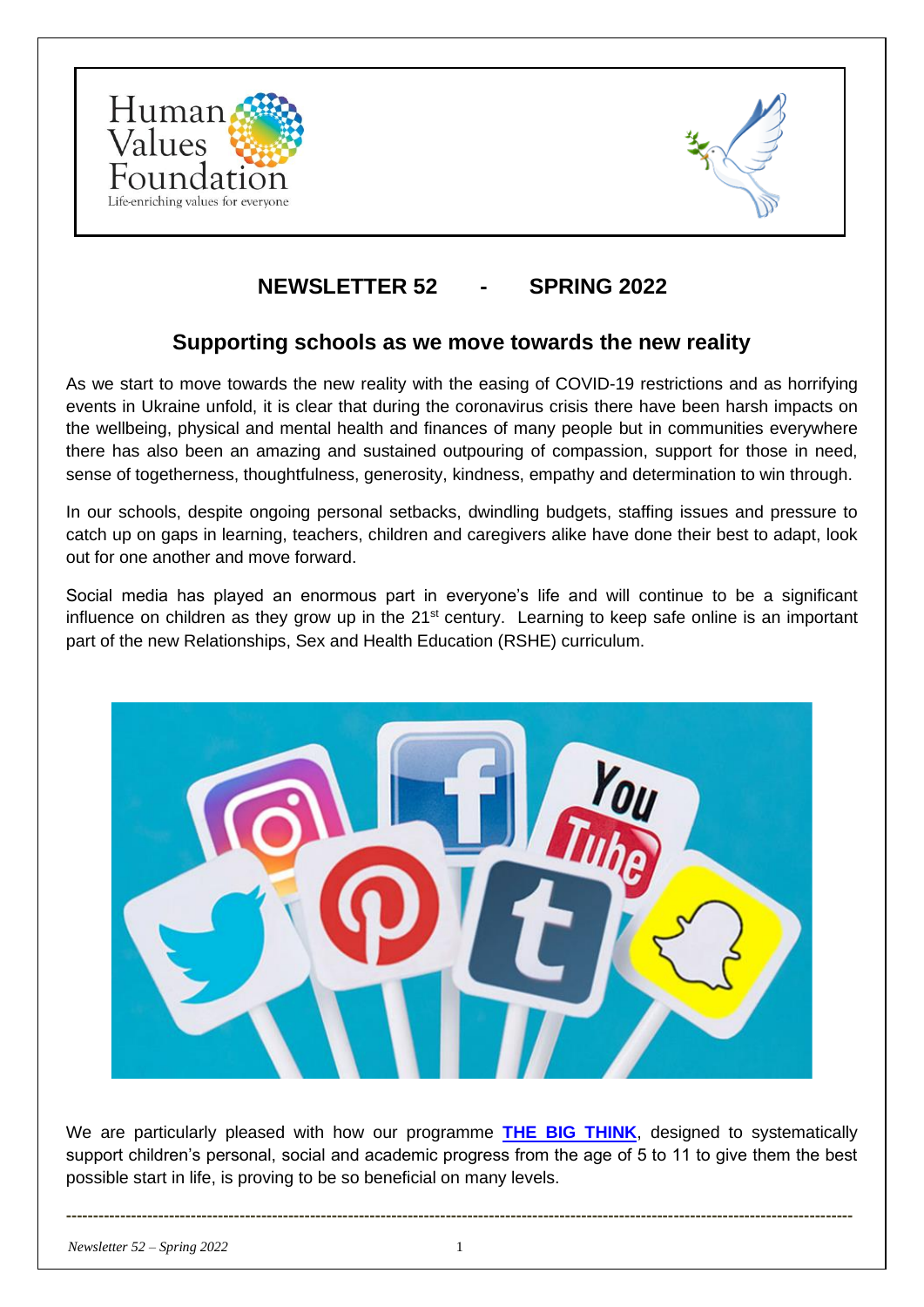#### **Helping teachers and children make up for lost ground**

After two years of uncertainty, worry and enforced home-schooling brought about by the pandemic, many people's mental health has deteriorated. Conditions have propelled forward, a shift in education so as to better balance what had become an intense and in some cases harmful focus on academic outcomes with a more dialogic, holistic approach and an emphasis on Social and Emotional Learning (SEL) – a very strong feature of THE BIG THINK.

As we conducted online training for schools using THE BIG THINK, teachers were telling us that in the absence of training since the outbreak of COVID-19, they were delighted to discover how the structure of the programme and its fully-resourced lesson packs not only relieved their already demanding workloads but also contributed to their Continuing Professional Development (CPD), especially by building their competence and confidence in facilitating sessions that empower children with skills, strategies and information to enable them to better manage the social and emotional dimensions of their lives and improve their wellbeing.

Using social media, we advertised free workshops at fortnightly intervals so that teachers and others involved in educating, mentoring or parenting the emerging generation could deepen their understanding of human values and how they can be used to nurture social and emotional skills that are now recognised as vital for pupils' wellbeing and capacity to learn.

THE BIG THINK uses 5 core human values that resonate well with children: TRUTH, LOVE, RESPONSIBILITY, COMMUNITY and PEACE.



The programme comprises 60 values-themed assembly and lesson kits for ages 5 to 7 and to ensure progression and age-appropriate learning, a further 60 for ages 7 to 11. Each set of 12 gradually reinforces the five aspects of SEL:

**SELF REGULATION** is practised using the **PEACE** modules

**SELF AWARENESS** is deepened during **TRUTH** sessions

**RELATIONSHIP SKILLS** are enriched using the **LOVE** packs

**RESPONSIBLE DECISION-MAKING** is achieved via the **RESPONSIBILITY** lessons

**SOCIAL AWARENESS** is amplified by the **COMMUNITY** learning units.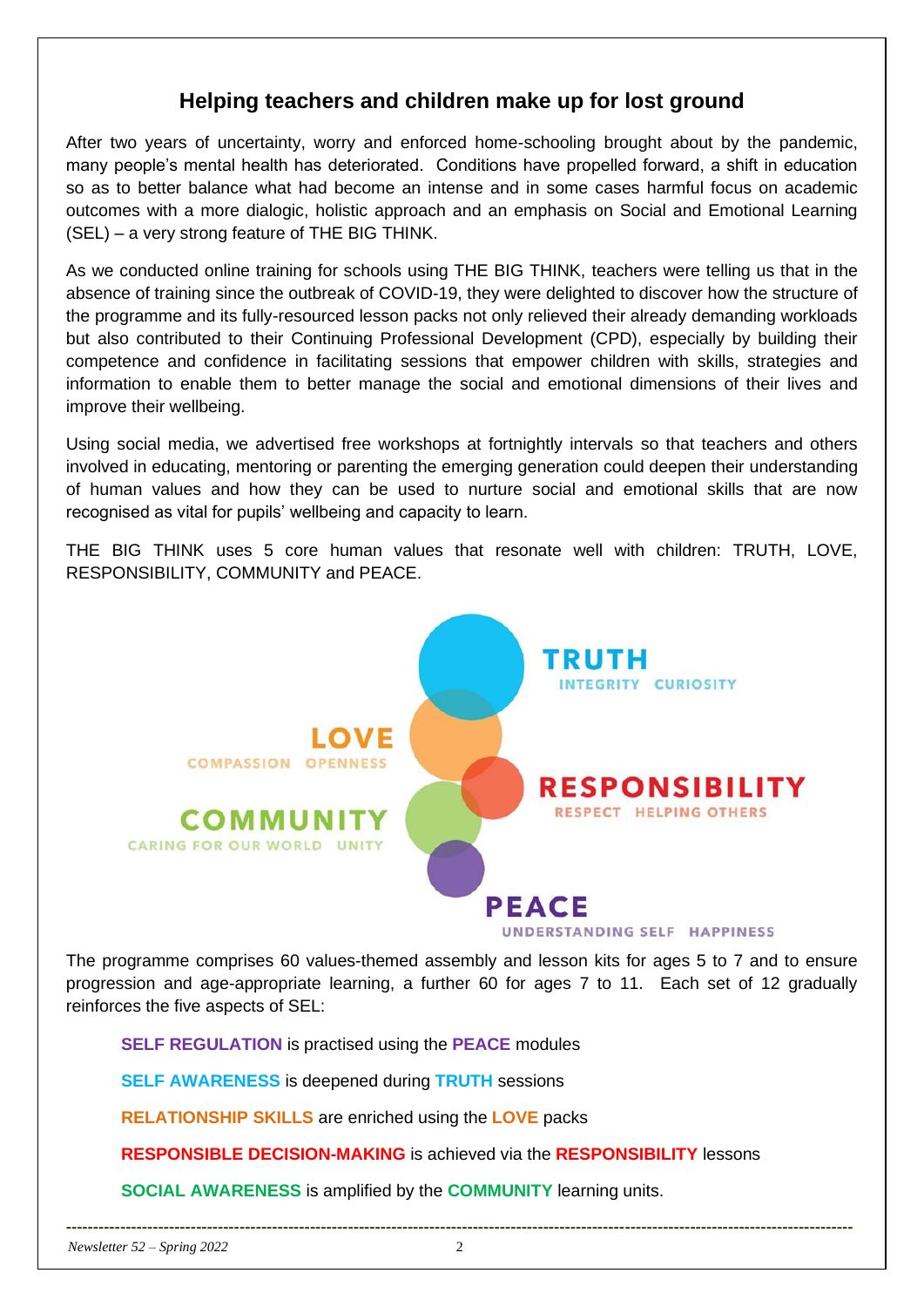## **Real-life, relevant, quality education**

One child recently commented that THE BIG THINK lessons are the best ever! What children like so much about this programme is that they are allowed to think independently and that they can make their own choices.

Every lesson is an engaging experience in a safe and supportive environment. The set gives the children space to ask questions, explore and share their ideas, tackle new challenges, try out new things, face their anxieties and practise life skills while developing an excellent mindset for their future. Here are three of the character muscles they gradually build.

**CONFIDENCE** – The children are constantly being given opportunities to grow and push themselves so they gain self-confidence and trust others. They learn to manage and express their emotions well. All the insights opened up to teachers enable them to help their pupils lay foundations for a fulfilling life.



**LIFE SKILLS** – The Big Think's dialogic, supportive approach empowers children to think, make independent, well considered choices, listen attentively and be caring. The good communication and teamwork skills they develop, along with values literacy, will benefit them well beyond their school days.



**RESILIENCE** – Encouraging the children venture outside their comfort zones and using activities like roleplay to help them overcome their fears, they learn to be resilient, determined and persist through setbacks, develop creative approaches to problems and master tools for achievement.



After experiencing The Big Think during the Autumn and Spring terms, in the Summer term the children are ready to work on a project of their choosing in conjunction with their local community so as to enhance relationships and enable them to contribute to one of the 17 Sustainable Development Goals (SDGs).

The Sustainable Development Goals (SDGs)



THE BIG THINK is a process that systematically delivers high QUALITY EDUCATION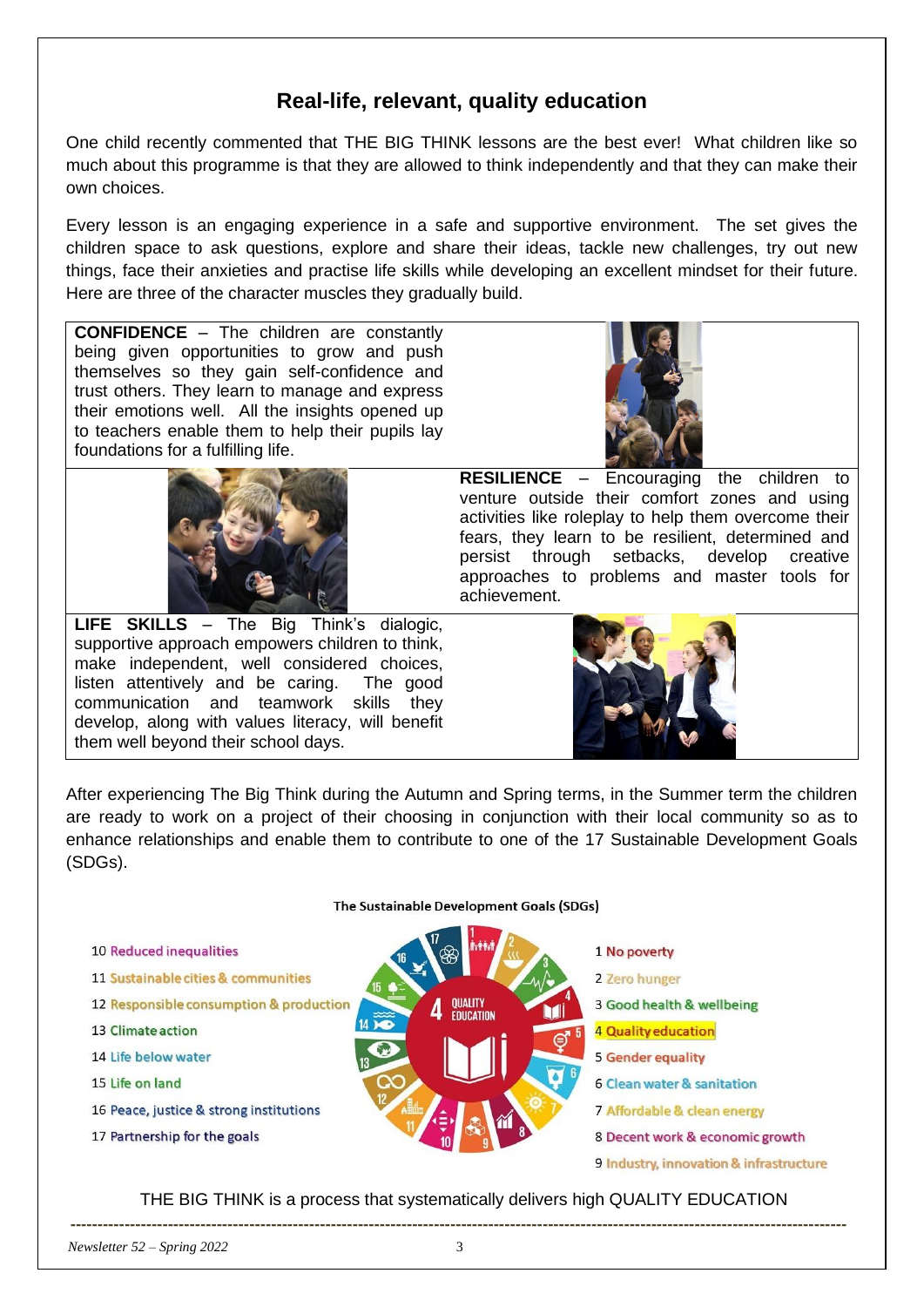### **A combined approach to Relationships, Sex and Health Education**

In September 2020 schools were expected to start teaching a new curriculum for Relationships, Sex and Health Education (RSHE) so as to better prepare young people for life, enable them to enjoy healthy relationships, make informed choices and look after their wellbeing. However, because of lockdowns and school closures, the introduction only began in the 2021 Summer term for many schools, with planning spilling over into the Autumn term.

Schools must consult with parents about their RSHE policy and the content of their scheme of work. Sex education is compulsory for secondary schools with the groundwork being established during the primary phase - and this is where we share our expertise.

During the lockdowns and school closures, with sales and training opportunities for The Big Think being so limited, thanks to a grant from the Social Enterprise Support Fund (SESF) and the National Lottery, we were able to concentrate instead on adding 32 assembly and lesson kits to align with the new RSHE curriculum for primary schools. In 2021, we conducted virtual training sessions for individual schools and clusters of schools using The Big Think. It became clear that initially many teachers were anxious about holding their RSHE consultation with parents but using our approach, bringing representatives from across a school's community together, soon proved very successful and the sessions were extremely constructive.

Recognising how engaging and unifying our dialogues are for groups of teachers, children, parents and carers as we introduce them to The Big Think, in the 2021 Autumn term, Lorraine King, the Health Improvement Advisor for PSHE and Children's Life Skills in primary schools in Islington, was keen to collaborate with us. We are excited about teaming up to support schools with their statutory duty to consult caregivers about their RSHE provision.



Together we are working with headteachers and those leading Personal, Social, Health and Economic (PSHE) education from 10 Islington primary schools to create a road map for an effective RSHE consultation process, including a Q & A element to garner the views of teachers, children and caregivers. The feedback so far has been very positive as we help teachers facilitate a face-to-face or virtual Community Values Dialogue for RSHE tailored to the needs of their individual school, with each one involving up to 30 participants so as to have a good mix of staff, children, faith and other local community leaders. Parents have expressed their appreciation for how the dialogue unites everyone around common values and gives them a voice; children too like their opinions being heard and teachers seem mighty relieved at what is achieved and the invigorated collaboration with parents and carers.

**-------------------------------------------------------------------------------------------------------------------------------------------------**